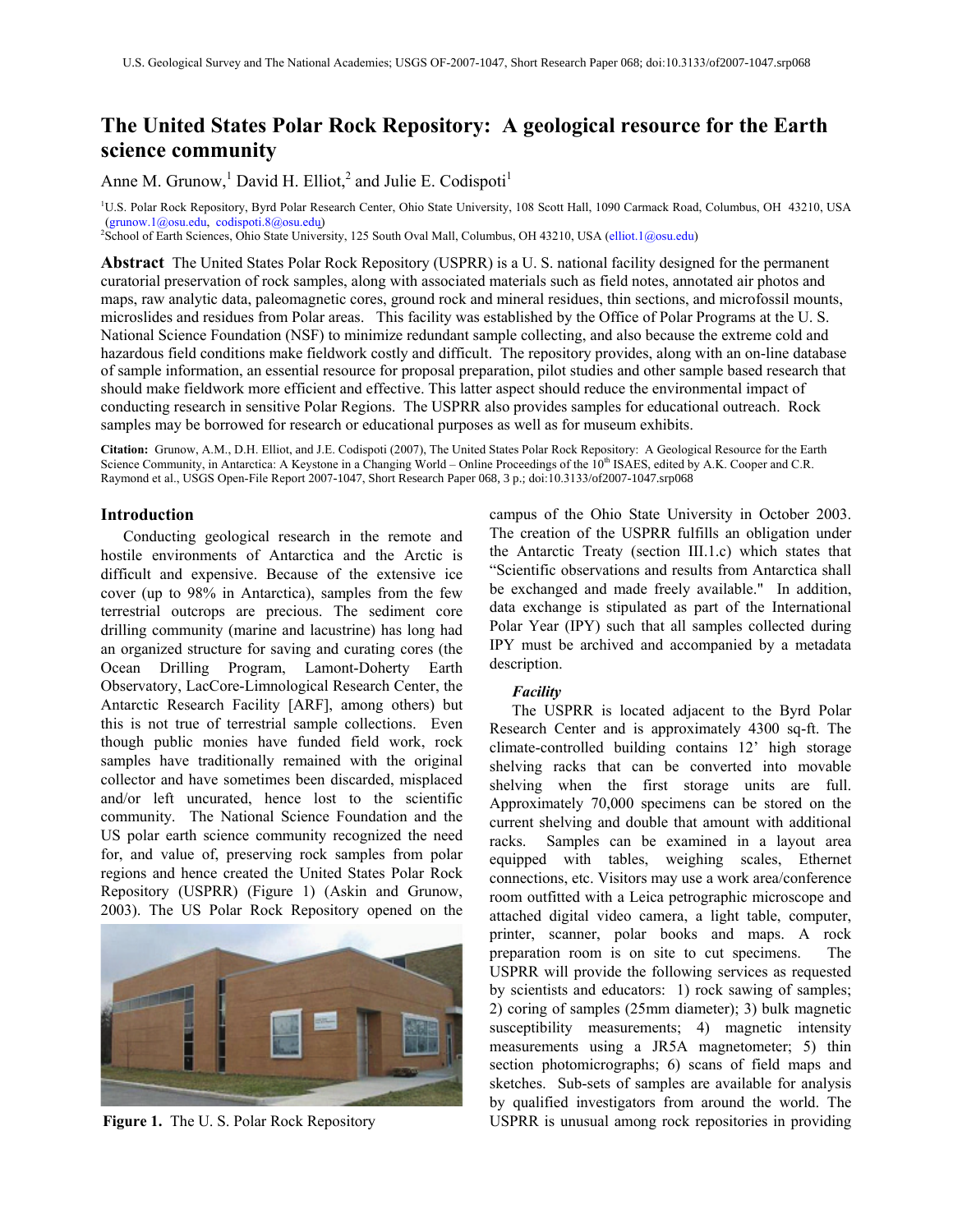immediate on-line access to terrestrial rock sample metadata and in accepting sample loan requests. Other polar geological databases and repositories exist (e.g. British Antarctic Survey, Alfred Wegener Institute, the Italian Antarctic Research program, among others) but access to the geological collections is limited. Visitors also have access to other laboratories and equipment at the Byrd Polar Research Center and in the OSU Department of Geological Sciences with prior arrangement.

# **Research support provided by the USPRR collection**

The USPRR maintains a database about the rock samples, as well as a magnetic property database assembled from published and unpublished paleomagnetic data (Plate 1). The USPRR uses commercial software called EMu (by KE Software) as the in-house and online database for the repository [\(http://www-bprc.mps.ohio-state.edu/emuwebusprr\). T](http://www-bprc.mps.ohio-state.edu/emuwebusprr)he online sample database is one of the most comprehensive geological databases available to researchers, educators and museums worldwide. The database provides a fast way to search the collection using multiple terms. The database includes basic geological information about the samples but also includes other information which may be of value to researchers (Plate 2). Shared metadata fields of the rock sample and magnetic property data include: collector, object details, locality, measurements, age and bibliography.



**Figure 2.** Locations of cataloged samples at the USPRR.

## *Rock sample collections at the USPRR*

As of May 2007, the USPRR collection included more than 12,000 samples from many parts of Antarctica (Figure 2). The USPRR sample collection includes terrestrial rock samples, unconsolidated material, dredges

and terrestrial cores. In addition to the samples, associated materials such as field notes, annotated air photos and maps, raw analytic data, paleomagnetic cores, ground rock and mineral residues, thin sections, and microfossil mounts, microslides and residues are cataloged and entered into the online database.

Many of the samples were collected prior to official place names, and therefore original field sites have been correlated with current place names (using the Gazetteer of the Antarctic). The rock samples were collected primarily from West Antarctica, the Transantarctic Mountains and some from cratonic East Antarctica. All samples are relabeled with a USPRR number, weighed, photographed and measured for magnetic susceptibility (if the sample is large enough). Apart from this information, we include many other aspects of metadata associated with the sample including geographical location, sample description, collector, age, images as well as the following:

Location features: Unusual features about the sample area are included, such as algal ponds, glacial grooves, ancient shorelines, moraines, cavernous weathering, etc. This information may be of use to investigators studying topics concerning glacial geology, paleoclimate, paleobiology etc.

• Structural data: Field structural information is valuable to investigators planning field work. It is also of value to structural geologists trying to assess the tectonic and kinematic history of an area.

Logistics: The USPRR incorporates information about the primary and secondary logistics used by past collectors. In addition, when available, field camp locations are noted. This information facilitates remote camp location planning.

• Multimedia: All samples are photographed (front and back). Field location maps, stratigraphic sections and outcrop photos are included.

• Observations: Information is included about minerals observed, analyses conducted, fossils observed, location in the section and distance from igneous intrusions. Also noted are: staining, lichen, surface encrustations, wind blasting, etc.

## *Rock physical property data*

The US Polar Rock Repository ([http://bprc.mps.ohio](http://bprc.mps.ohio-state.edu/rr/samples/)[state.edu/rr/samples/](http://bprc.mps.ohio-state.edu/rr/samples/)) maintains compilations of Antarctic rock magnetic and other physical properties (Grunow, 2003) and provides the data online at the USPRR website. Thousands of paleomagnetic samples, representing more than 1700 oriented sites have been collected in Antarctica from Precambrian through late Cenozoic rocks, and various rock magnetic physical property data are listed in the *database*, including susceptibility and natural remnant intensity. The database has provided geological information for interpretations based on the Antarctic Digital Magnetic Anomaly Project